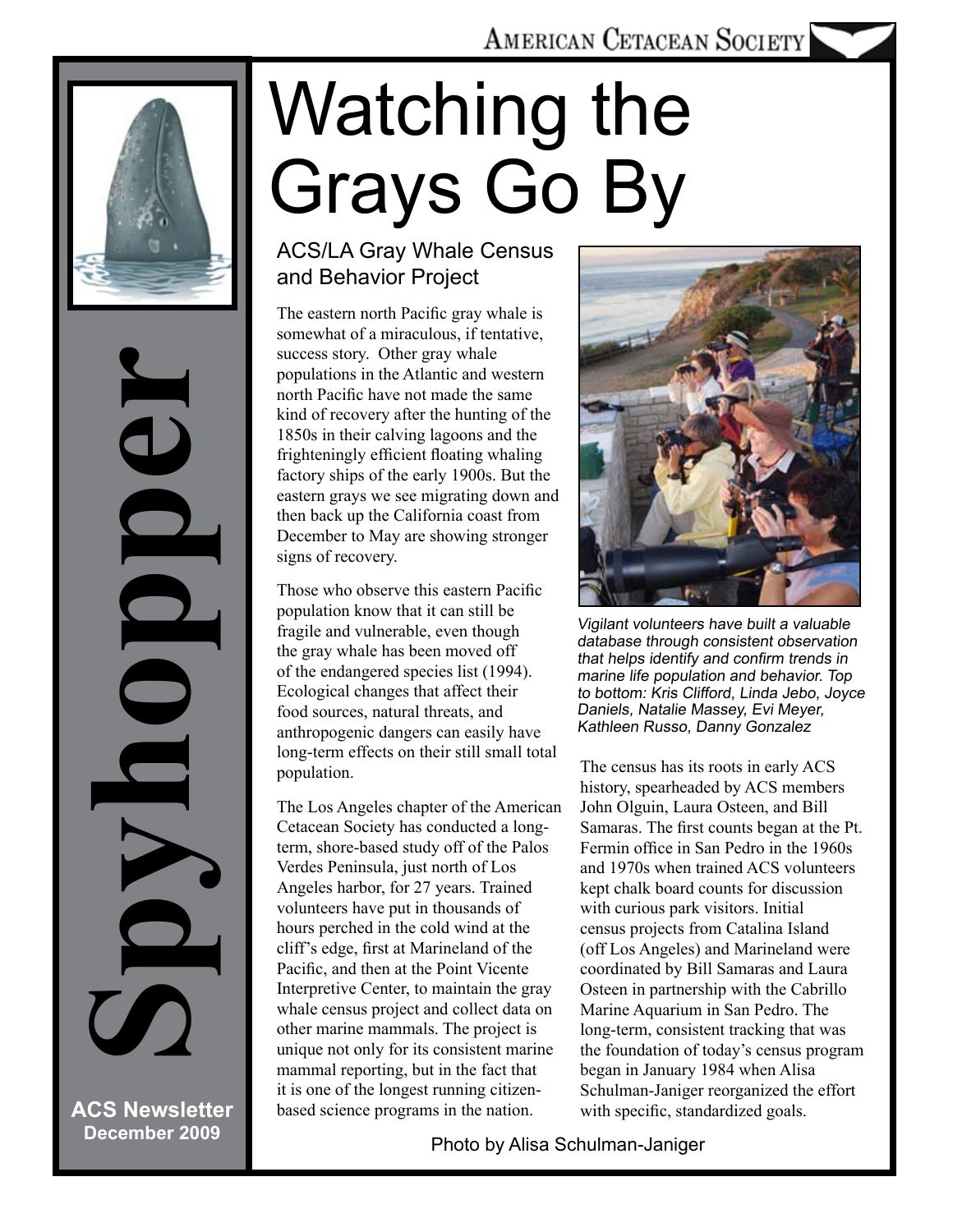## Eyes on the grays, cont.

Alisa coordinated and trained volunteers, standardized data reporting and observation times, and included priorities such as calf identification and observations on other species. The project, directed by Alisa (who is an ACS/LA Chapter board member), evolved to become a valuable resource for data that, over time and with comparison to other scientific observations, reveals important trends in the behavior and progress of the gray whales and other marine animals.

The census project now runs during daylight hours from December 1 through May 15, seven days a week. Volunteers record weather, visibility and sea conditions at least every 30 minutes, along with observation of marine mammals and their behaviors, focusing primarily on gray whales. Alisa describes the primary purpose of the dedicated, trained volunteers who maintain the observation station: "Because the majority of local gray whales use offshore

migration routes, we see only a small proportion of the total gray whale population from our vantage point. Observations can vary greatly due to weather and shifts in their migratory path preferences. Our project focuses on consistent observation of this nearshore migratory path to document changing trends over time." The observers detail calf sightings in both the south and northbound migration to track the critical trends in recruitment from season to season.

The project's data has been shared and utilized in many ways. Alisa cites one of the most valuable as the collaboration that takes place with the National Marine Fisheries Service (NMFS) which has conducted the official gray whale census since the mid 1950s. The ACS/ LA census provides a valuable, dependable point of comparison with the NMFS that helps to confirm long-term



Another piece of ACS history, this teaching aid created by Robin A. Makowski and Diana McIntyre in 1983 is still used today.

**2**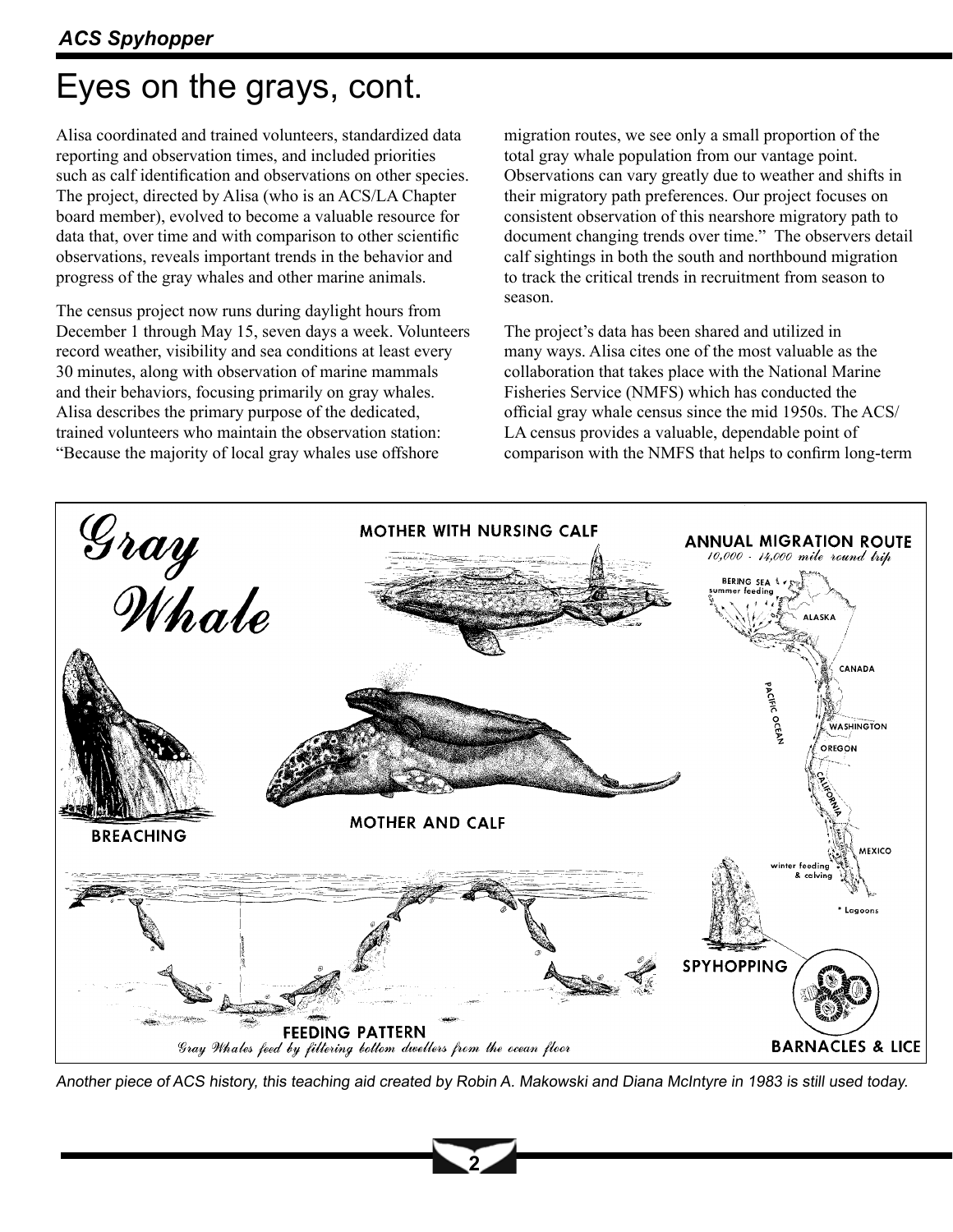

A gray whale aptly demonstrates the behavior for which this newsletter is named. Photo © Alisa Schulman-Janiger.

trends. The data is also shared with an educational website called "Journey North" that shows migration progress of animals, including the gray whales. Students can track migrations and ask questions on this site, which can be used in classroom settings

During the 2008-2009 season, 66 volunteers, some with more than ten years of experience, logged in 1944 observation hours over 166 days. Using binoculars and spotting scopes to confirm and detail sightings, the volunteers are doing more than counting mammals. They are documenting behaviors such as breaching, spyhopping, rolling, courtship, nursing, feeding, interactions with other marine mammals, interactions with ships, any harassment incidents, and entanglements. Volunteers have logged detailed observations of many species of whales, dolphins, porpoises, sea lions, seals, and southern sea otters. They often cross-check and augment data on individually identifiable cetaceans by collaborating with commercial and private whale-watching boats.

Alisa reports that, "Last season, fifteen marine mammal species including breaching humpback whales, and record numbers of lunge-feeding fin whales and bottlenose dolphin (including one dolphin birth) kept enthusiasm high, while near-record low gray whale counts frustrated us during the season." Though counts do fluctuate greatly due to weather and migratory paths, the low gray whale counts and reduced calf counts were trends seen by other coastal census stations last season as well, including the NMFS.

### **Sample Data from Last Season:**

• Northbound and southbound counts were our 2nd lowest; fewer southbound but more northbound gray whales than last season:

> 303 southbound (461 last season) 677 northbound (634 last season)

• Over 25 previous seasons, counts have greatly fluctuated:

> Southbound range: 301-1291 Northbound range: 634-3412

Calf counts were lower than last year's:

18 southbound calves (25 last season)

This is our 5th highest newborn calf percentage; record was set during the 1997-98 season (106 calves).

52 northbound calves (63 last season) Record of 222 calves observed in 1996-97.

More data can be found on the ACS/LA web site. You can also see updates as this season's observations are recorded on the site. Alisa Schulman-Janiger has used the data in many of her publications. Contact her at janiger@cox.net to obtain these publications in PDF format, or for information about volunteering for the census project.

### **A Note from Alisa: Are you a photographer?**

**You can contribute to the California killer whale photo-identification project by sending photos and sighting data to janiger@cox.net. We will try to match images to our catalog, and notify you with the results.**

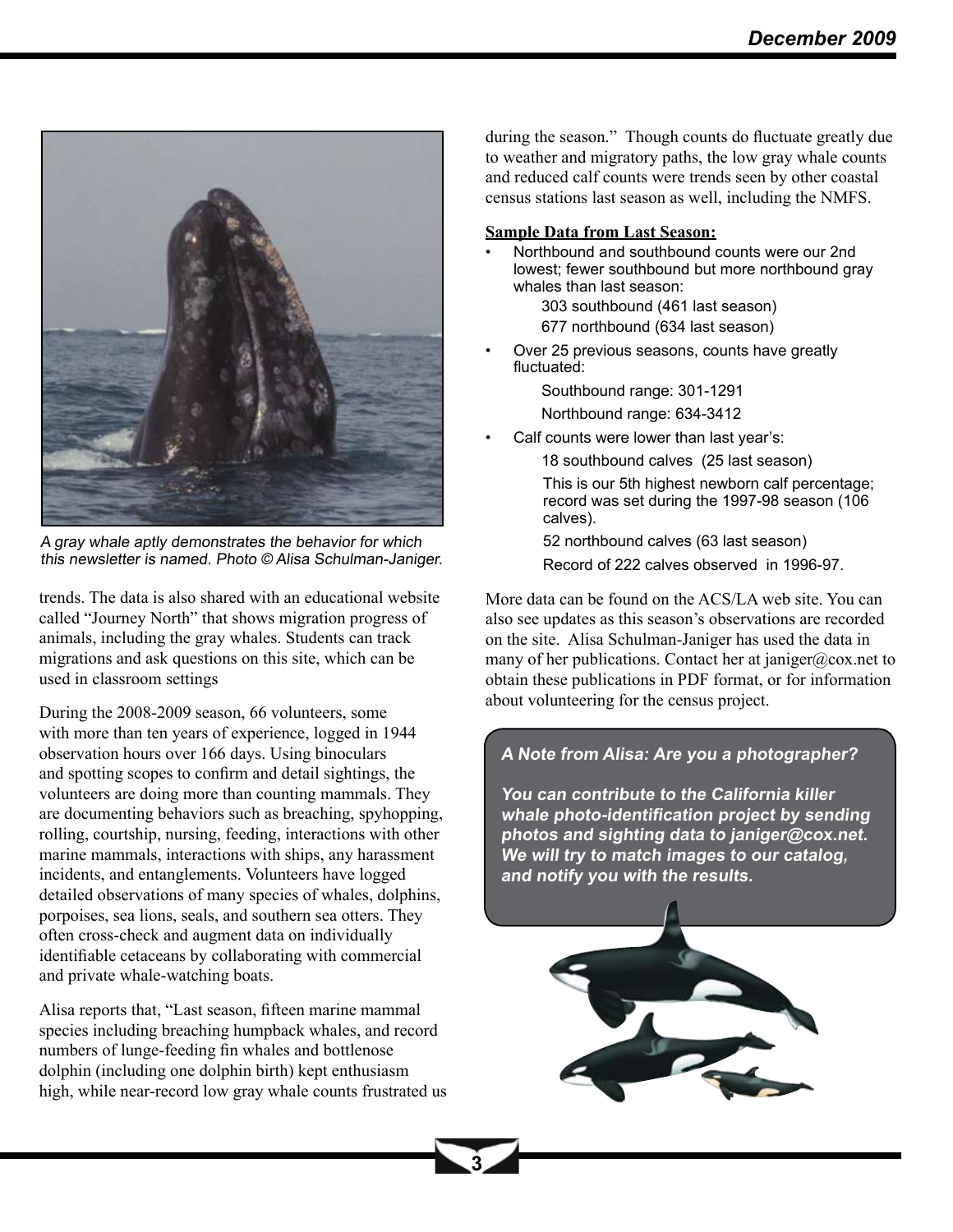## A Message from our New National Director - Cheryl McCormick

In assuming the office of Executive Director for the American Cetacean Society, I feel impelled by a sense of gratitude to express my profound appreciation for this honor, and am thrilled at the tremendous possibilities that lie before us. Since beginning my duties with ACS, I have had the pleasure and privilege of talking with ACS members, educators, researchers, and conservationists, all of whom are passionate about cetacean protection and dedicated to the mission and hard work of ACS on behalf of these awe-inspiring "ambassadors of the seas."

I am enthusiastic about what I have seen and learned thus far - and I've only just begun! I look forward to elevating the importance of our common core values by embracing the vibrancy and enthusiasm already thriving at ACS. We will work even harder to build strong, effective conservation alliances, raise awareness of the plight of imperiled species through education, and increase our partnerships with some of the world's most prominent researchers in cetology and marine sciences. There is no shortage of important issues ACS might take up in the future, and I am pleased to announce that we are moving ahead with purpose and determination on issues that lie at the very heart of our mission.

I look forward to the challenges and triumphs ahead, but I cannot do it without your help. As an ACS member you are, and have always have been, the key component to our success. You have an extremely important role to play in the organization's future ability to perform the work that is vital to our mission. Indeed, there's never been a better, more exciting or more important time to be a member of ACS.

My hope is that each person who learns about ACS will develop a personal culture of conservation and devotion to protecting the beauty and diversity of whales, dolphins, and porpoises and their increasingly imperiled habitats. Over four decades ago, Elizabeth "Bemi" DeBus and Clark Cameron, founders of ACS, were among the first to realize the importance of taking action to protect whales. Today, their enthusiastic, pioneering spirit and passion for whale conservation is alive and vibrant in a modern ACS.

Thank you all so much for the warm welcome! I'm looking forward to talking with you at an upcoming ACS Chapter meeting, or please feel free to contact me at c.mccormick@acsonline.org.



**ACS is fortunate to have gained Cheryl, her amazing energy, skills, and years of non-profit management and fund raising experience. Dr. McCormick relocated to San Pedro from Monterey, California to take on the directorship. She was most recently the Director of Conservation for the Santa Lucia Conservancy. Cheryl oversaw ecological research, natural resource management, conservation projects and citizen science initiatives for the Santa Lucia Preserve in Carmel. Her years as a plant ecologist have given Cheryl a keen interest in many environmental and conservation issues. A recent stint as a volunteer for the Sea Otter Research & Conservation Program (SORAC) at the Monterey Bay Aquarium helped fuel her long-term interest in marine mammals. She now brings this interest and a great deal of dedication to ACS to help us grow and increase our impact as a national organization....with much work to do!**

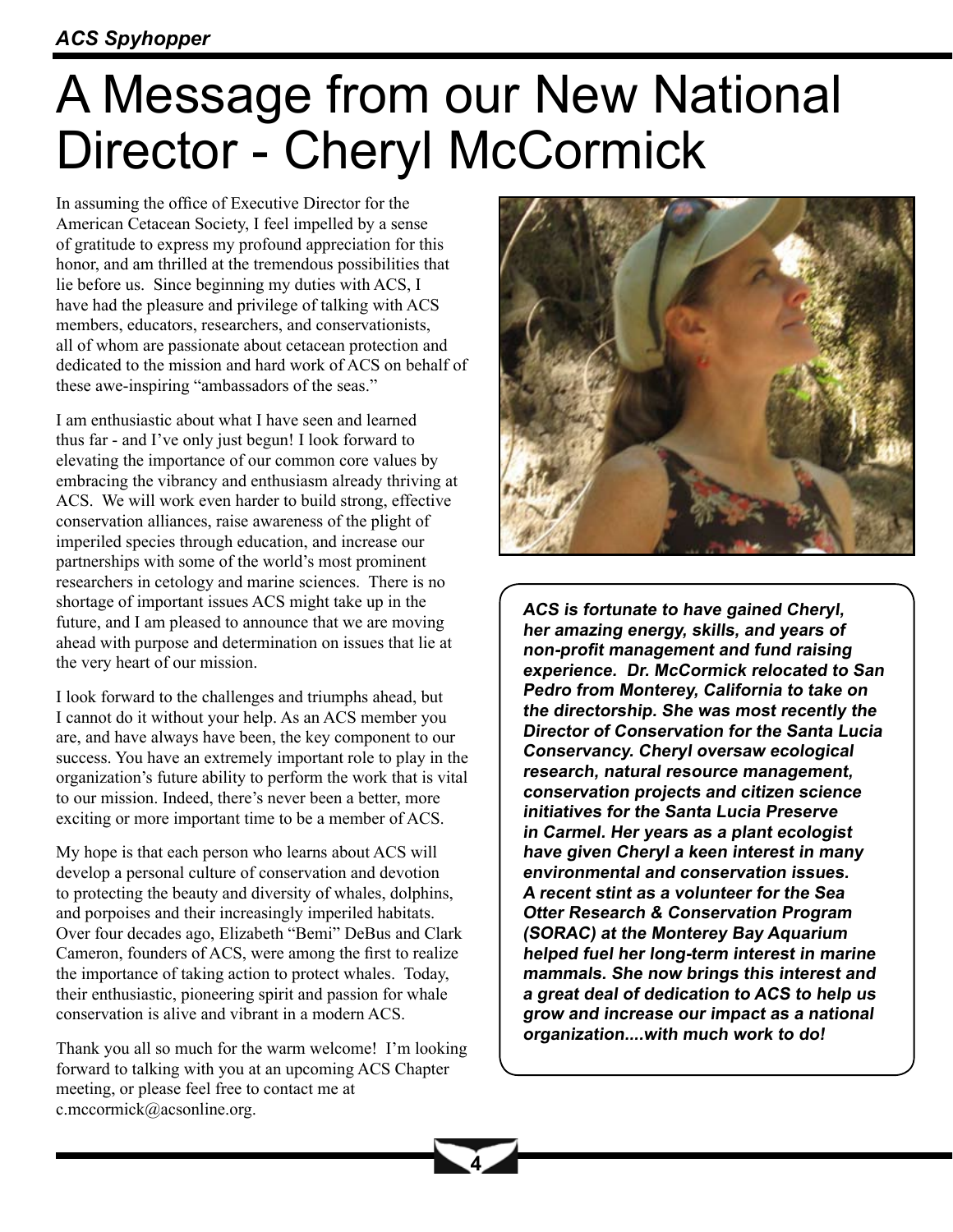## Cheryl Follows the WET Team for a Day

ACS Executive Director, Cheryl McCormick, recently had the opportunity to follow the Whale Entanglement Team (WET) out of the Moss Landing Marine Laboratories during a full day of training off of Monterey, California. The WET team is a very specialized response team sponsored by the Fisheries division of the National Oceanic and Atmospheric Administration (NOAA). The team prepares to respond to and assist whales who may be entangled in fishing gear and debris.

### **Created By NOAA for Safe, Effective Response**

NOAA realized the need for such teams not only as requests to help entangled animals became more prevalent, but also as untrained, unauthorized individuals went into the water to attempt assistance and put themselves in danger.

**In June, 2003, a New Zealander who heard reports from local fishermen of an entangled whale went into the water and tried to cut the roped whale free. The whale's fluke inadvertently came down on him and killed him. Because of these dangers, NOAA stresses the use of specially trained responders, effective equipment that has evolved over time, and the use of the techniques that the teams are perfecting through training and experience.**

NOAA's National Marine Fisheries Service (NMFS) now oversees the training and operation of teams positioned in Alaska, California, Hawaii, and on the east coast. Training sessions like the one Cheryl observed include the examination of gear, training on operating procedures and protocols, and practice on the water in simulated conditions using their specialized equipment. Their goal is to be able to respond quickly in the safest possible manner when a report comes in. They are trained to respond as (and only as) a team, knowing that it is the coordinated use of their training and equipment that will bring about a safe, successful conclusion. So far, not a single WET team member has been injured during an authorized operation.

### **Response To a Call**

Usually the report of an entangled animal comes from the public or from commercial operations on the water. While observers are encouraged to maintain a distance,

they are also strongly encouraged to keep the whale within sight if possible so that the team will know its location once assembled. One of the best pieces of initial information the observer can provide is the type of whale, which may give the rescuers an idea of its potential route if it is migrating. Response time and viability of rescue will depend on factors such as the weather, quality of information provided, ability to locate the whale (it's the most viable if an observer has stayed with the identified animal), and proximity of the gear and team members.

The Coast Guard often plays an important role, and representatives were there for the training session Cheryl observed in Monterey. They may act as a buffer between the public and the animal, will enforce the Marine Mammal Protection Act if the animal is harassed or endangered by onlookers, and can assist in other ways to ensure safety at the rescue scene.

NMFS also requests an expert "whale person" to verify assessment information. The nearest cetologist or marine mammal specialist will often be called upon to consult with the team.



This photo from NOAA shows a juvenile humpback whale off Maui that was disentangled in December, 2009, from hundreds of feet of plastic rope by a team from NOAA's Pacific Islands Regional Office and the Hawaii Department of Land and Natural Resources.

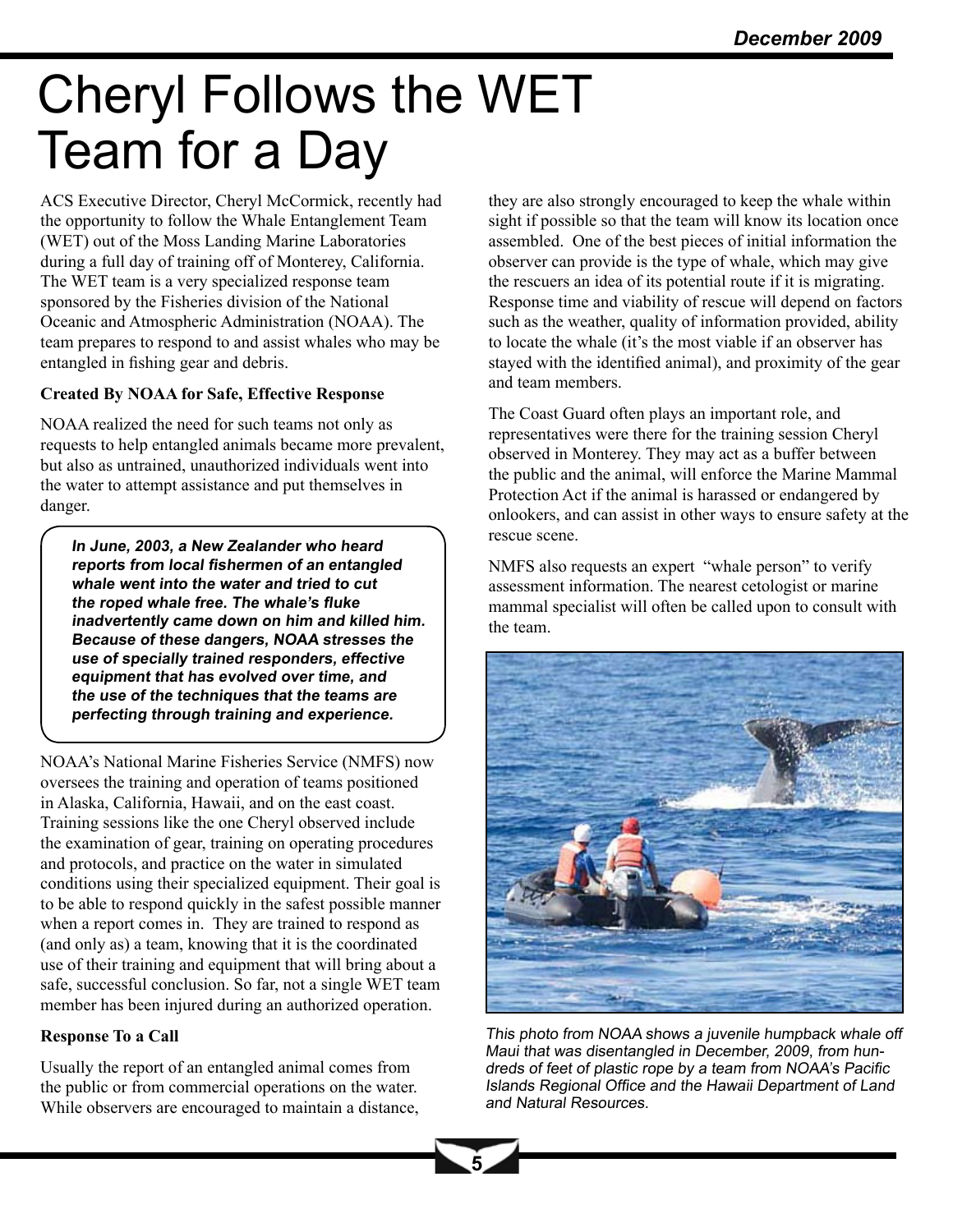## WET for a Day, cont.



California W.E.T. (Whale Entanglement Team) is a group of marine mammal professionals and volunteers under the direction of NOAA's National Marine Fisheries Service (NMFS) Office of Protected Resources. W.E.T. is tasked with responding to whales entangled in fishing gear and marine debris. These highly trained and experienced teams include marine biologists, veterinarians, mariners, and other volunteers coordinating with several governmental agencies including NMFS, NOAA Enforcement, US Coast Guard, and state agencies under the authority of the Marine Mammal Health and Stranding Response Program permit #932-1489.

Ocean users can play an important role in efforts to save whales in distress from pain, deformity, and death. Please report injured, entangled, and ship-struck whale concerns to the 24/7 W.E.T. hotline at (877) SOS-WHALe (767-9425) or hail the U.S. Coast Guard on VHF CH-16. Prompt reporting is the best way to help the distressed animal. Standing by until responders can arrive is also valuable. The back of this card prompts important information necessary to launch an appropriate response. The information provided may also help reduce incidents in the future.

Please be aware that it is sometimes not possible or appropriate to respond to every entangled or otherwise distressed marine mammal. Ship-struck animals may be monitored and assessed.

Safety first! Rescue attempts can be dangerous for wouldbe rescuers and the animal. Do not assist distressed marine mammals without guidance from authorities. Stay a safe distance away —100 yards minimum. Don't touch, feed, pursue, disturb, or otherwise approach marine mammals unless authorized to do so.

If possible, draw an approximation of the entanglement (below), indicating lines, objects, color, and distinguishing marks on the whale.



The California WET team has distributed a Response and Reporting card to likely observers, including a 24-hour reporting hotline they can call. The card provides instructions to help the reporter know what to do in this situation, a place to fill in critical reporting information (reverse side), and contact information to mobilize resources. If you would like a copy of this card, please contact the ACS national office at 310-548-6279.The ACS Monterey Bay chapter provided a grant to the WET team to help produce and distribute this card.

### **Specialized Equipment**

Specialized knives that can be safely placed between the animal and the rope or line, and tracking devices that can be critical if the rescue goes on for a period of time are two of the equipment pieces demonstrated during the training. Crew helmet cameras and mini-underwater cameras on a pole designed by the Alaska Whale Foundation can be used to assess the entanglement and monitor the removal.

### **Lesson Learned - Contact the Experts**

Cheryl came away from her day with a lot of admiration for the people and processes, and a clear message for our members. "The impressive, thorough training that WET team members and all sanctioned teams operating under the NOAA permit, the sharing of information among teams, and success stories that stress safety for all concerned are pointing toward a single, strong message. If you are a boater or can help distribute this information to people who may observe entanglements, please keep this information with you and help direct others to these experts sanctioned by NOAA."

## *Do you have a student in your life who Is Interested in whales, dolphins, and porpoises?*

*Consider gifting an ACS membership. A big part of our mission has to do with passing on the caring and concern for cetaceans to our upcoming generations and establishing that link that leads to future conservation, understanding, and action. You can purchase a membership on our web site (through PayPal) at www.acsonline.org, use the form on the back of this newsletter, or call the ACS office at (310) 548-6279.*

**6 7**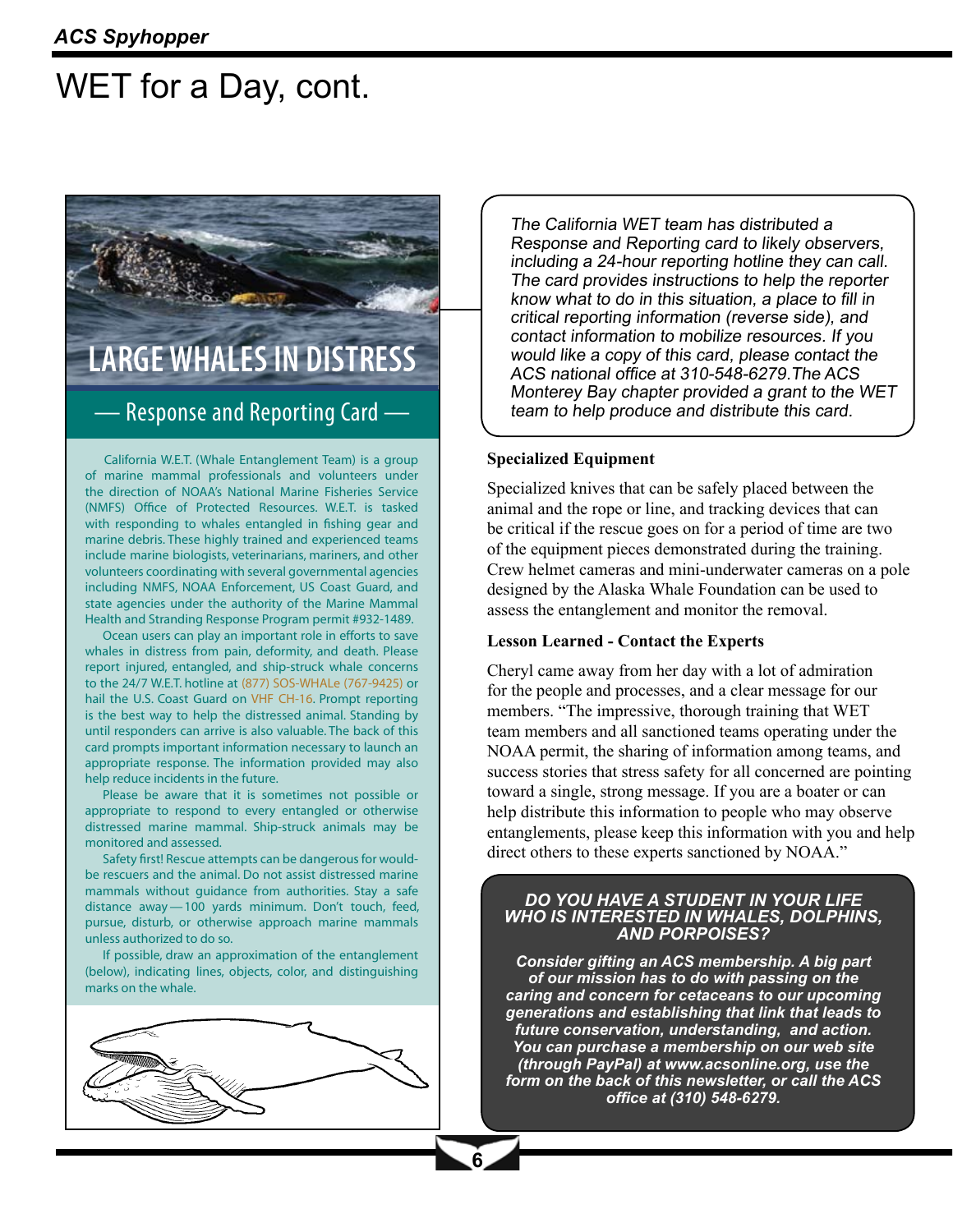## Viva Vaquita! Watch for the Upcoming Whalewatcher by Tom Jefferson



In early 2010, the American Cetacean Society will publish a full-color special issue of the Whalewatcher journal dedicated to the World's most endangered species of marine mammal, the vaquita, and its porpoise relatives.

The vaquita is Critically Endangered, with only an estimated 125-150 remaining. It is the smallest of only six species of true porpoises, and is the only one that lives in warm waters of the eastern Pacific Ocean. It is found in a tiny area in the extreme northern Gulf of California, in Baja California, Mexico, just a few short hours drive south of the U.S./Mexico border.

In the last few decades, the small vaquita population has plummeted, as gillnets set for fish and shrimp kill more porpoises than are born annually. These nearly-invisible gillnets trap vaquitas, and they drown or suffocate. If rapid progress is not made, the vaquita may be extinct in a few short years. The very perilous situation of the vaquita has been recognized by the International Union for the Conservation of Nature (IUCN), International Whaling Commission, Mexican Government, and United States Government.

There is now a major effort underway to prevent the vaquita from going the way of the baiji (Yangtze River dolphin), which was declared probably extinct after an extensive 2006 survey of its entire habitat failed to find any evidence of its survival. The Mexican and U.S. governments have joined forces to develop a vaquita acoustic monitoring program. They are establishing a gillnet buyout and alternative gear development program for the fishermen.

In addition, new research is revealing previously unknown secrets about these elusive animals, which will serve to focus conservation and management programs.

### **A new website, www.vivavaquita.org provides details on these initiatives.**

But the vaquita is not alone in facing threats from human activities. All six species of porpoises (the cetacean family Phocoenidae) have problems with gillnets, and there is even a direct hunt for Dall's porpoise in Japan. Several populations of harbor, Dall's, finless, and Burmeister's porpoises are also facing local extinction. The next Whalewatcher will be a special issue focusing attention on these porpoises, with articles by leading scientists in the field (e.g., Masao Amano, Armando Jaramillo, Andrew Read, Lorenzo Rojas-Bracho, Barbara Taylor, and John Wang). There will be a rare full-color photo gallery showing some of the first-ever high-quality photos of these species alive in the wild, and ACS Puget Sound Chapter President, Uko Gorter is preparing a set of illustrations showing the variation and beauty of these amazing creatures that most people never see!

Watch for the special issue in early 2010, and in the meantime, log onto www.vivavaquita.org to get regular updates on the status of the vaquita and to find out what you can do help prevent the tragedy of another cetacean species going extinct in our lifetime.

## **SAVE THESE DATES!**

The next ACS biennial conference is planned for **November 12-14, 2010** in Monterey California. This conference will once again bring a variety of the latest science and research to ACS members and other interested, concerned individuals. We will be highlighting the small cetaceans, and bringing you very up-to-the-minute status and information about the little vaquita.

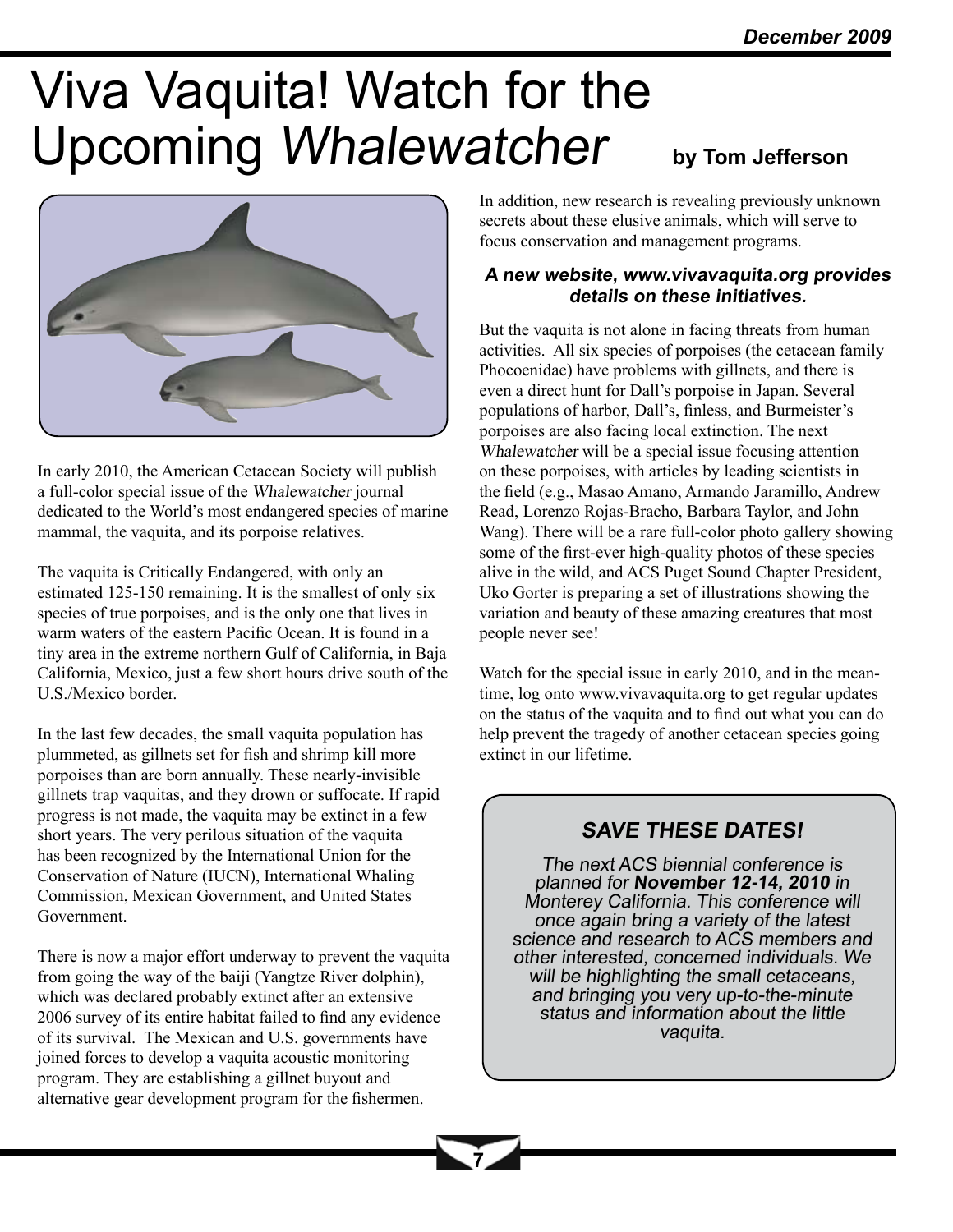## New Greeting Cards Available On ACS Web Site

Talented photographer and ACS member, Daniel Ho, (MichaelDaniel Ho.com) has produced a beautiful set of blank greeting cards that feature his wonderful whale photos. The cards, in sets of eight (four different photos) are available for purchase at www.acsonline.org, and all proceeds go to ACS to help us with the many exciting projects we will launch in 2010.



## New Baby Delights Northern Observers

Jami Nagel snapped this photo of a welcome new arrival on Saturday, October 10, 2009. As Jami describes, "The L-pod was heading south toward Admiralty Inlet and they were just north of Point Wilson when we encountered them. They were moving slow and appeared to be in a resting pattern. We were very excited at the first glimpse of the calf. I was confident that it was too small to be the calf born earlier in the year or late last year. "L113" was traveling very closely on the right side of L94 (Calypso) with L41 (Mega) just behind."



Photo © Jami Nagel, www.northwestwhalephotography.com

## ACS Chapters Award Grants

ACS - Orange County awarded a grant to Morgan Richie for her efforts and innovations in informing small boaters about the safe protocols for whale watching - for the protection of both animals and boaters. Morgan printed up flyers with approved whale watching techniques, and reminders that could be attached to a boat windshield. Morgan and other college students have passed them out at likely user locations, such as boat ramps and yacht clubs. Once again, student innovation and dedication shine through for cetaceans and the ACS mission.

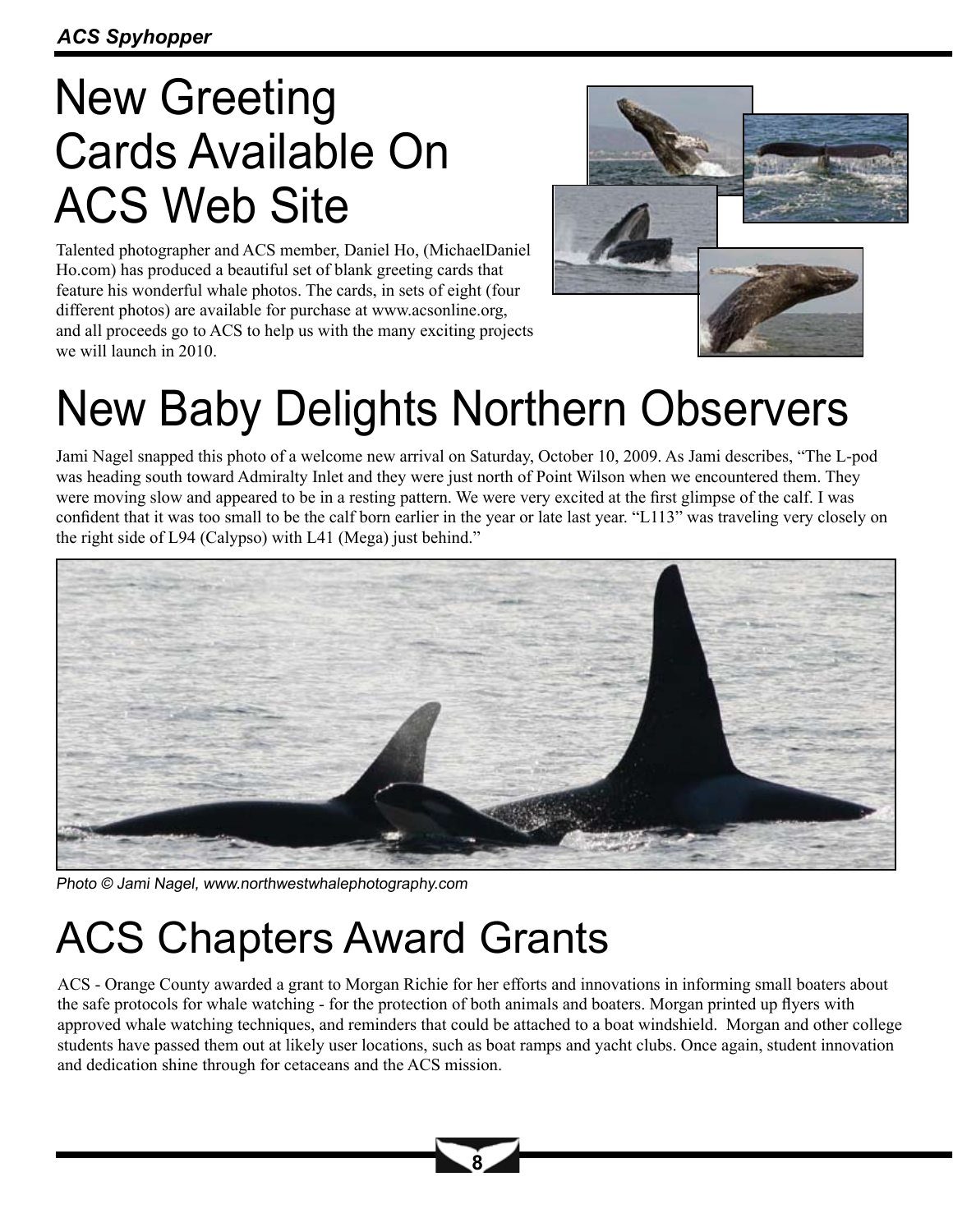ACS - Monterey Bay recently awarded \$1000 grants to both Casey Clark, Moss Landing Marine Labs, and Paula Costa from La Paz, Baja California, Mexico. Casey is researching population structure and migratory behavior of humpback whales. Paula is studying genetic variation and the mating system of the blue whale from the gulf of California. Earlier this year the Monterey chapter funded vaquita research through a \$1000 grant to Dr. Tom Jefferson, and bottlenose dolphin studies in Monterey Bay with a \$1000 grant awarded to Dr. Daniela Maldini.

National Marine Fisheries Service Guidelines for Safe, Non-disruptive Whale Watching.

- In General, a whale's normal behavior should not be interrupted. Such annoyance may cause a whale to change its direction rapidly, swim faster, or swim in an erratic pattern. Interrupting a whale's normal activity is a violation of the Marine Mammal Protection Act of 1972.
- Vessels should not be operated at speeds faster than a whale or group of whales while paralleling them within100 yards
- Vessels should be operated at a constant speed while paralleling or following whales within 100 yards
- Vessels should do nothing to cause a whale to change direction.

٦

• Aircraft should not fly lower than 1,000 feet while within a horizontal distance of 100 yards from a whale.

## ACS Member and #1 Inspiration Recognized With Monument in Pt. Fermin Park

John Olguin is #1 citizen in the hearts of ACS - not only because he was one of our original members, but also because he has led a life of compassion and service that improves all who have the good fortune to meet him. The San Pedro Rotary Club has placed a monument in Pt. Fermin Park as an enduring recognition of John's "Citizen of the 20th Century" award.

During a long career with the Los Angeles Department of Recreation and Parks, John founded or helped establish/renew many of the marine life and civic projects and landmarks that give San Pedro its identity today, including the Los Angeles Maritime Museum, the Cabrillo Marine Aquarium, Pt. Fermin Lighthouse, Pt. Fermin Marine Life Refuge, local whale watching programs, and currently the Thanksgiving Basket Program that provides and delivers over 1000 full holiday food baskets to needy families in the San Pedro area.

Although this honor is one of many recognizing John Olguin's amazing life and contributions, it is especially poignant that the monument to him for Citizen of the 20th Century was placed in Pt. Fermin Park, home of ACS headquarters and the lighthouse that John helped save as a much-loved San Pedro landmark.



John is generous with his knowledge, humor and warmth on land and sea. Photo © Alisa Schulman-Janiger

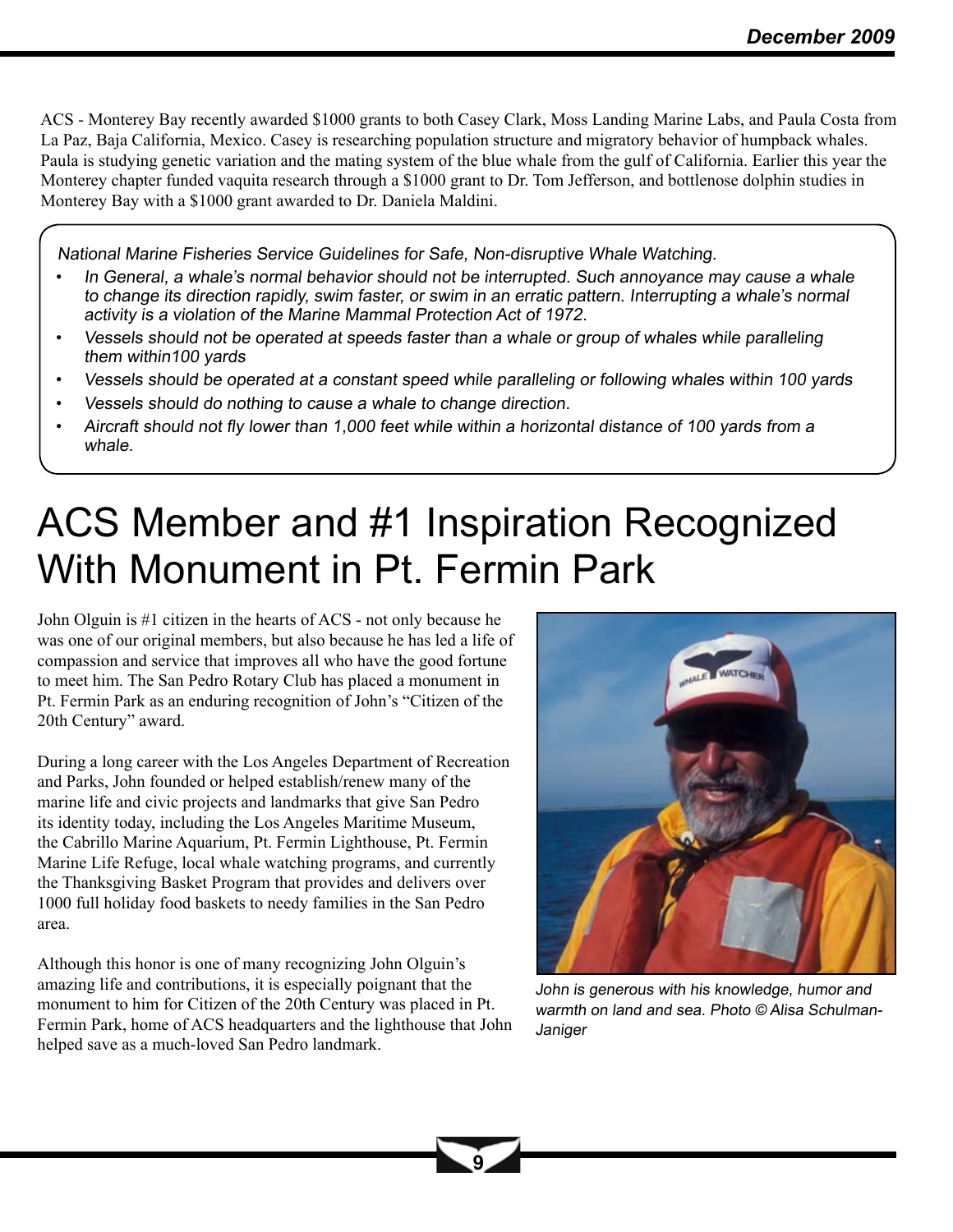*A Legacy of Conservation*

The legacy of ACS will be the pivotal role our organization has played for over 40 years in protecting the world's "ambassadors of the seas." Part of your legacy can be in the support you provide toward this cause.

You don't need to be wealthy to make a gift that will have an impact on the future of whales, dolphins, and porpoises and their habitats. A charitable bequest to ACS in your will or living trust will serve as a powerful testimony to your conviction that this work is important to the health and biodiversity of our marine ecosystem.

I hope you'll join me in including ACS in your estate planning. I can't think of a better gift for our children and grandchildren.

Thank you so much for supporting the American Cetacean Society - together, we can make a difference!

McCarnul

Cheryl McCormick Executive Direction, ACS

### **All information about charitable bequests is held in the strictest confidence.**

| Your Name:             | E-mail: |  |
|------------------------|---------|--|
| <b>Street Address:</b> | Phone:  |  |
| City, State, Zip:      |         |  |
|                        |         |  |

Please send more information about.....

How IRAs can be used for charitable gifts

\_\_\_\_ Charitable gift annuities

\_\_\_\_ Charitable lead and remainder trusts

Remembering ACS in my will

The American Cetacean Society welcomes gifts of stocks and securities. To arrange transfers, please contact your personal financial planner.

I have established a charitable bequest to the American Cetacean Society. Please add my (our) name(s) to the Legacy of Conservation Display at ACS Headquarters and in the Spyhopper publications.

> Help ACS protect whales, dolphins, porpoises and their habitats through public education, research grants, and conservation actions.

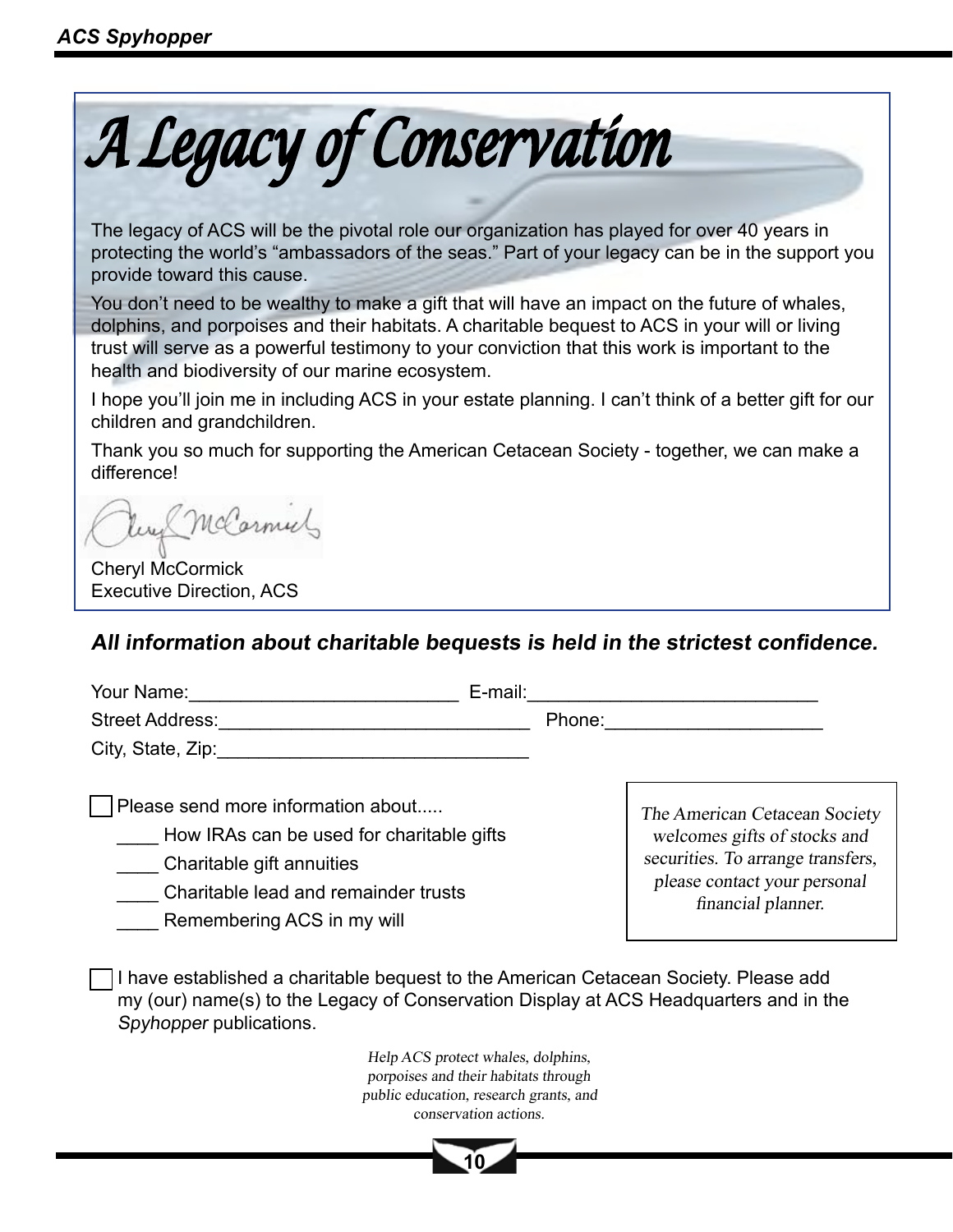## For Kids Who Love Whales & Dolphins

Whale researchers use visual markings on orcas to keep track of each one and learn more about where they are going and how they are doing. Can you find the matching pair of dorsal fins and saddle patches? Remember to check notches on the fins as well as coloring.



**Answers: Numbers 2 and 8.**

## **On Behalf of Whales, Dolphins, and Porpoises...**

## **ACS Board of Directors:**

President - Kathy Zagzebski Vice President - Mason Weinrich Treasurer - Cindy Rustanius Conservation Chair - Jonathan Stern Research Chair - Katherine Sardi Past President - Patty Geary Member at Large, Trips Chair & L.A. Pres.- Bernardo Alps Member at Large, Webmaster - Diane Allen Member at Large - Katie Garrison Member at Large - Barbara Bennett Member at Large - Jerry Loomis Los Angeles Chapter Delegate - Mary Kay Pedersen Monterey Bay Chapter Delegate & Pres. - Diane Glim Orange County Chapter Delegate & Pres. - Wellington Rogers Puget Sound Chapter Delegate & Pres.- Uko Gorter

Kaye Reznick - National Business Manager

**Read more about our Board members at www.acsonline.org**



ACS member Becky Leveque spreads the word and demonstrates her love of whales on Halloween. Nine year old Becky has written and illustrated a little book about cetaceans that we proudly display at ACS Headquarters.

**11**